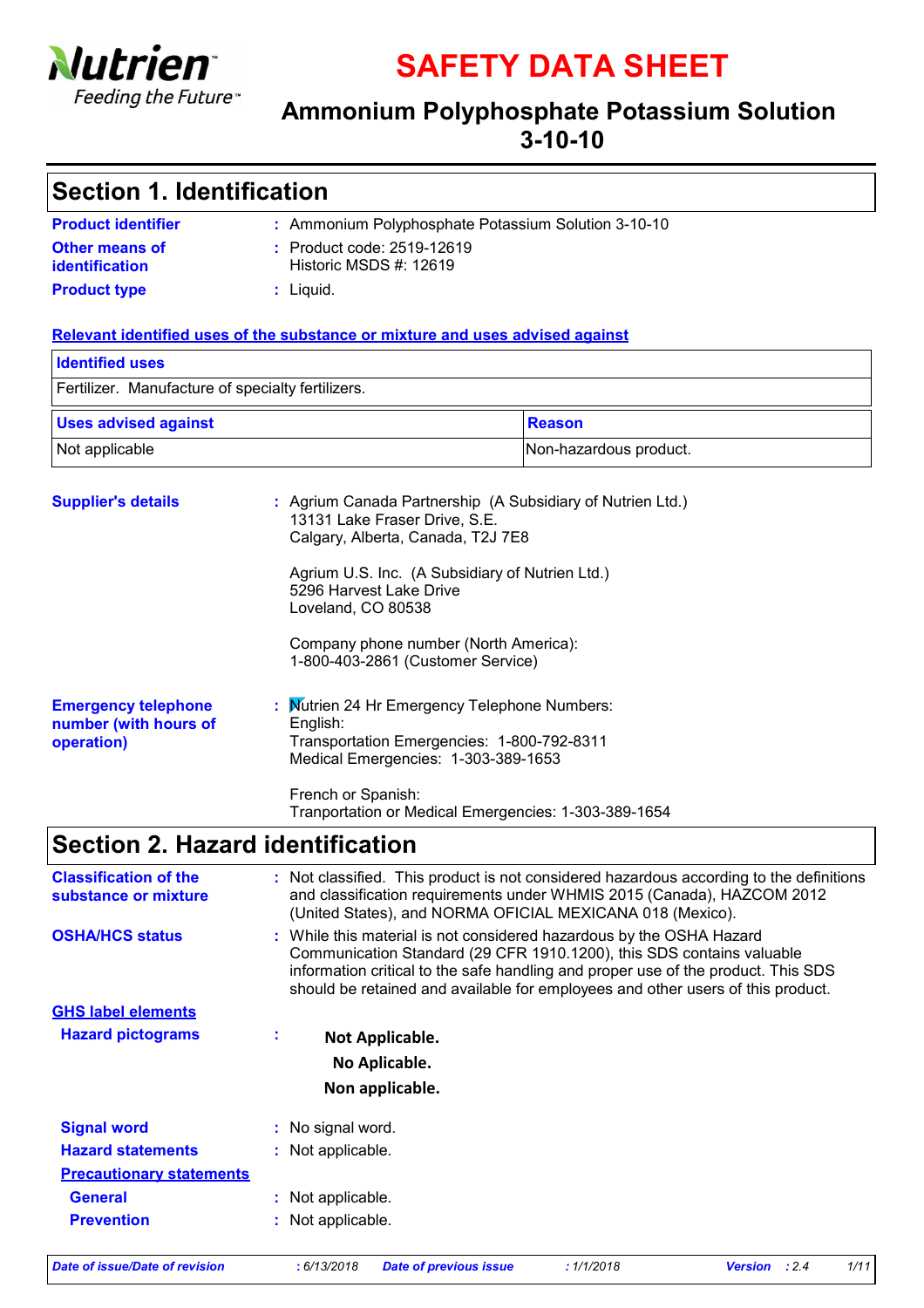### **Section 2. Hazard identification**

| : Not applicable.                               |
|-------------------------------------------------|
| : Not applicable.                               |
| : Not applicable.                               |
| : None known.                                   |
| <b>Other hazards which do not : None known.</b> |
|                                                 |

# **Section 3. Composition/information on ingredients**

| <b>Substance/mixture</b><br>Mixture |               |                        |
|-------------------------------------|---------------|------------------------|
| Ingredient name                     | $\frac{9}{6}$ | <b>CAS number</b>      |
| Ammonium polyphosphate              | 18            | 68333-79-9             |
| Potassium chloride<br>Water         | 16<br>66      | 7447-40-7<br>7732-18-5 |

Any concentration shown as a range is to protect confidentiality or is due to batch variation.

**There are no additional ingredients present which, within the current knowledge of the supplier and in the concentrations applicable, are classified as hazardous to health or the environment and hence require reporting in this section.**

**Occupational exposure limits, if available, are listed in Section 8.**

### **Section 4. First-aid measures**

#### **Description of necessary first aid measures**

| <b>Eye contact</b>                                 |  | : Immediately flush eyes with plenty of water, occasionally lifting the upper and lower<br>eyelids. Check for and remove any contact lenses. Get medical attention if irritation<br>occurs.                                                                                                                                                                                                                                                                                                                                                         |
|----------------------------------------------------|--|-----------------------------------------------------------------------------------------------------------------------------------------------------------------------------------------------------------------------------------------------------------------------------------------------------------------------------------------------------------------------------------------------------------------------------------------------------------------------------------------------------------------------------------------------------|
| <b>Inhalation</b>                                  |  | : Remove person to fresh air. No known significant effects. Seek medical attention<br>for any signs of wheezing and/or breathing difficulties. For additional advice call the<br>medical emergency number on this SDS or your poison center or medical provider.                                                                                                                                                                                                                                                                                    |
| <b>Skin contact</b>                                |  | : No known significant effects. Rinse the affected areas with water. Remove<br>contaminated clothing, jewelry, and shoes. Wash/clean items before reuse. Seek<br>medical attention for persistent skin pain or irritation. For additional advice call the<br>medical emergency number on this SDS or your poison center or doctor.                                                                                                                                                                                                                  |
| <b>Ingestion</b>                                   |  | : Wash out mouth with water. Remove dentures if any. If material has been<br>swallowed and the exposed person is conscious, give small quantities of water to<br>drink. Stop if the exposed person feels sick as vomiting may be dangerous. Do not<br>induce vomiting unless directed to do so by medical personnel. If vomiting occurs,<br>the head should be kept low so that vomit does not enter the lungs. Get medical<br>attention if adverse health effects persist or are severe. Never give anything by<br>mouth to an unconscious person. |
| Most important symptoms/effects, acute and delayed |  |                                                                                                                                                                                                                                                                                                                                                                                                                                                                                                                                                     |

# **Potential acute health effects**

| <b>Eye contact</b>           | : No known significant effects or critical hazards. |  |  |  |  |
|------------------------------|-----------------------------------------------------|--|--|--|--|
| <b>Inhalation</b>            | : No known significant effects or critical hazards. |  |  |  |  |
| <b>Skin contact</b>          | : No known significant effects or critical hazards. |  |  |  |  |
| <b>Ingestion</b>             | : No known significant effects or critical hazards. |  |  |  |  |
| Over-exposure signs/symptoms |                                                     |  |  |  |  |
| <b>Eye contact</b>           | : No specific data.                                 |  |  |  |  |
| <b>Inhalation</b>            | : No specific data.                                 |  |  |  |  |

#### **Skin contact Ingestion** No specific data. **:** No specific data. **:**

#### **Indication of immediate medical attention and special treatment needed, if necessary**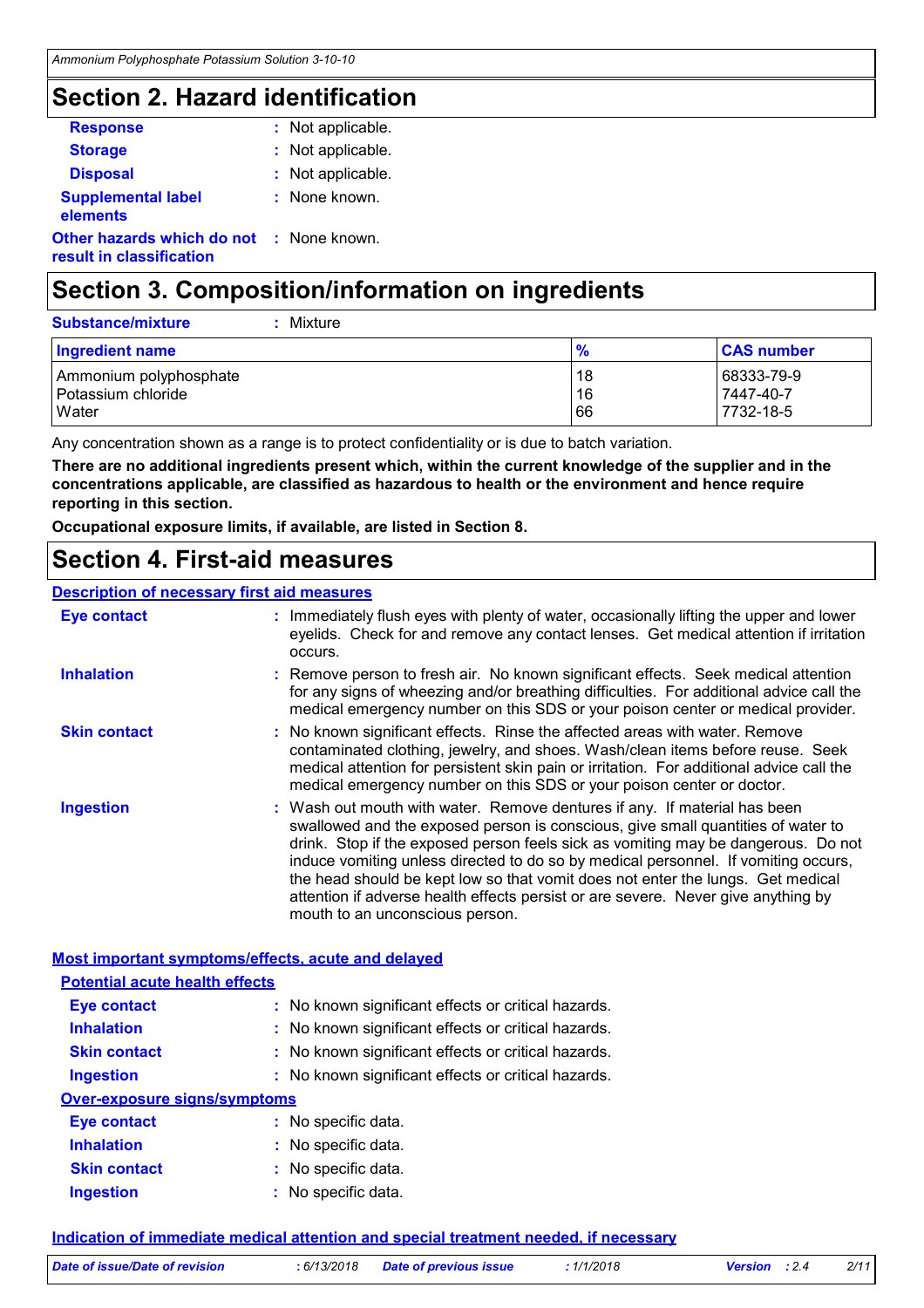# **Section 4. First-aid measures**

| <b>Notes to physician</b>         | : Treat symptomatically. Contact poison treatment specialist immediately if large<br>quantities have been ingested or inhaled. In case of inhalation of decomposition<br>products in a fire, symptoms may be delayed. The exposed person may need to be<br>kept under medical surveillance for 48 hours. For professional, multilingual, medical<br>support, in case of medical emergencies involving Nutrien products, telephone the<br>Nutrien global 24 hour Emergency Number: 1-303-389-1653. |
|-----------------------------------|---------------------------------------------------------------------------------------------------------------------------------------------------------------------------------------------------------------------------------------------------------------------------------------------------------------------------------------------------------------------------------------------------------------------------------------------------------------------------------------------------|
| <b>Specific treatments</b>        | : No specific treatment. Treat symptomatically.                                                                                                                                                                                                                                                                                                                                                                                                                                                   |
| <b>Protection of first-aiders</b> | : No action shall be taken involving any personal risk or without suitable training.<br>Mouth-to-mouth resuscitation of oral exposure patients is not recommended. First-<br>aiders with contaminated clothing should be properly decontaminated.                                                                                                                                                                                                                                                 |

#### **See toxicological information (Section 11)**

# **Section 5. Fire-fighting measures**

| <b>Extinguishing media</b>                               |                                                                                                                                                                                                     |
|----------------------------------------------------------|-----------------------------------------------------------------------------------------------------------------------------------------------------------------------------------------------------|
| <b>Suitable extinguishing</b><br>media                   | : Non-flammable. Material will not burn. Use an extinguishing agent suitable for the<br>surrounding fire.                                                                                           |
| <b>Unsuitable extinguishing</b><br>media                 | : None known.                                                                                                                                                                                       |
| <b>Specific hazards arising</b><br>from the chemical     | : In a fire or if heated, a pressure increase will occur and the container may burst.                                                                                                               |
| <b>Hazardous thermal</b><br>decomposition products       | : Decomposition products may include the following materials:<br>Ammonia<br>nitrogen oxides                                                                                                         |
| <b>Special protective actions</b><br>for fire-fighters   | : Promptly isolate the scene by removing all persons from the vicinity of the incident if<br>there is a fire. No action shall be taken involving any personal risk or without<br>suitable training. |
| <b>Special protective</b><br>equipment for fire-fighters | : Fire-fighters should wear appropriate protective equipment and self-contained<br>breathing apparatus (SCBA) with a full face-piece operated in positive pressure<br>mode.                         |
| <b>Remark</b>                                            | : Contain and collect the water used to fight the fire for later treatment and disposal.                                                                                                            |
|                                                          |                                                                                                                                                                                                     |

### **Section 6. Accidental release measures**

**Personal precautions, protective equipment and emergency procedures**

| For non-emergency<br>personnel                               | : No action shall be taken involving any personal risk or without suitable training.<br>Keep unnecessary and unprotected personnel from entering. Put on appropriate<br>personal protective equipment.                                                                                                                                                                                                              |
|--------------------------------------------------------------|---------------------------------------------------------------------------------------------------------------------------------------------------------------------------------------------------------------------------------------------------------------------------------------------------------------------------------------------------------------------------------------------------------------------|
| For emergency responders                                     | : If specialized clothing is required to deal with the spillage, take note of any<br>information in Section 8 on suitable and unsuitable materials. See also the<br>information in "For non-emergency personnel".                                                                                                                                                                                                   |
| <b>Environmental precautions</b>                             | : Avoid dispersal of spilled material and runoff and contact with soil, waterways,<br>drains and sewers. Inform the relevant authorities if the product has caused<br>adverse impacts (sewers, waterways, soil or air).                                                                                                                                                                                             |
| <b>Methods and materials for containment and cleaning up</b> |                                                                                                                                                                                                                                                                                                                                                                                                                     |
| <b>Small spill</b>                                           | : Stop leak if without risk. Move containers from spill area. Use appropriate<br>equipment to put the spilled substance in a container for reuse or disposal. Recover<br>the material and use it for the intended purpose. Alternatively, or if water-insoluble,<br>absorb with an inert dry material and place in an appropriate waste disposal<br>container. Dispose of via a licensed waste disposal contractor. |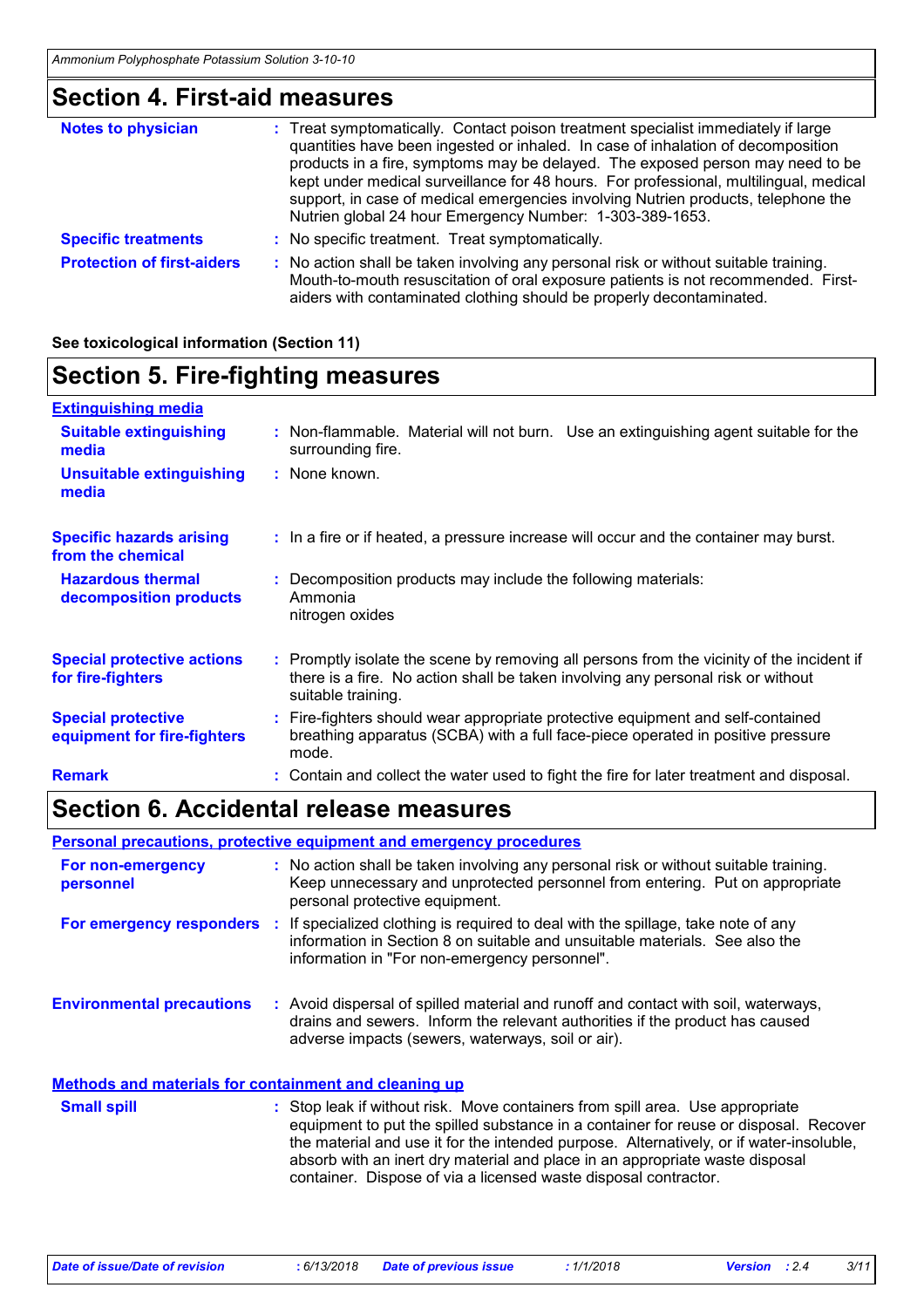### **Section 6. Accidental release measures**

### **Large spill :**

: Stop leak if without risk. Move containers from spill area. Prevent entry into sewers, water courses, basements or confined areas. Pump spilled material to a suitable, labeled container for recycling or disposal. Recycle to process, if possible. or Dispose of via a licensed waste disposal contractor. Note: see Section 1 for

emergency contact information and Section 13 for waste disposal.

# **Section 7. Handling and storage**

#### **Precautions for safe handling**

| <b>Protective measures</b>                                                | : Put on appropriate personal protective equipment (see Section 8). Do not ingest.<br>Avoid contact with eyes, skin and clothing. Avoid breathing vapors, spray or mists.<br>Keep in the original container or an approved alternative made from a compatible<br>material, kept tightly closed when not in use.                                                                                                                                                                                                                                                                                                                                                                           |
|---------------------------------------------------------------------------|-------------------------------------------------------------------------------------------------------------------------------------------------------------------------------------------------------------------------------------------------------------------------------------------------------------------------------------------------------------------------------------------------------------------------------------------------------------------------------------------------------------------------------------------------------------------------------------------------------------------------------------------------------------------------------------------|
| <b>Advice on general</b><br>occupational hygiene                          | : Do not ingest. Workers should wash hands and face before eating, drinking and<br>smoking. Remove contaminated clothing and protective equipment before entering<br>eating areas. See also Section 8 for additional information on hygiene measures.                                                                                                                                                                                                                                                                                                                                                                                                                                     |
| <b>Conditions for safe storage,</b><br>including any<br>incompatibilities | : Store in accordance with local regulations. Store in original container protected<br>from direct sunlight in a dry, cool and well-ventilated area, away from incompatible<br>materials (see Section 10) and food and drink. Keep container tightly closed and<br>sealed until ready for use. Containers that have been opened must be carefully<br>resealed and kept upright to prevent leakage. Do not store in unlabeled containers.<br>Use appropriate containment to avoid environmental contamination. May be<br>incompatible with some materials of construction. Contact your sales representative<br>or a metallurgical specialist to ensure compatability with your equipment. |

### **Section 8. Exposure controls/personal protection**

#### **Control parameters**

#### **Occupational exposure limits**

| <b>Ingredient name</b>                            |  |                                                                                                                                                     | <b>Exposure limits</b>                                                                                                                                                                                                                                                                                                                  |  |
|---------------------------------------------------|--|-----------------------------------------------------------------------------------------------------------------------------------------------------|-----------------------------------------------------------------------------------------------------------------------------------------------------------------------------------------------------------------------------------------------------------------------------------------------------------------------------------------|--|
| <b>Canadian Regulations:</b>                      |  |                                                                                                                                                     | None assigned.                                                                                                                                                                                                                                                                                                                          |  |
| <b>U.S. Federal Regulations:</b>                  |  |                                                                                                                                                     | None assigned.                                                                                                                                                                                                                                                                                                                          |  |
| <b>Appropriate engineering</b><br><b>controls</b> |  | contaminants.                                                                                                                                       | : Good general ventilation should be sufficient to control worker exposure to airborne                                                                                                                                                                                                                                                  |  |
| <b>Environmental exposure</b><br><b>controls</b>  |  | cases, fume scrubbers, filters or engineering modifications to the process<br>equipment will be necessary to reduce emissions to acceptable levels. | : Emissions from ventilation or work process equipment should be checked to ensure<br>they comply with the requirements of environmental protection legislation. In some                                                                                                                                                                |  |
| <b>Individual protection measures</b>             |  |                                                                                                                                                     |                                                                                                                                                                                                                                                                                                                                         |  |
| <b>Hygiene measures</b>                           |  | Wash contaminated clothing before reusing.                                                                                                          | : Wash hands, forearms and face thoroughly after handling chemical products, before<br>eating, smoking and using the lavatory and at the end of the working period.<br>Appropriate techniques should be used to remove potentially contaminated clothing.                                                                               |  |
| <b>Eye/face protection</b>                        |  | gases or dusts. Recommended: splash goggles                                                                                                         | : Safety eyewear complying with an approved standard should be used when a risk<br>assessment indicates this is necessary to avoid exposure to liquid splashes, mists,                                                                                                                                                                  |  |
| <b>Skin protection</b>                            |  |                                                                                                                                                     |                                                                                                                                                                                                                                                                                                                                         |  |
| <b>Hand protection</b>                            |  |                                                                                                                                                     | : The personal protective equipment required varies, depending upon your risk<br>assessment. Chemical-resistant, impervious gloves complying with an approved<br>standard should be worn at all times when handling chemical products if a risk<br>assessment indicates this is necessary. No special measures are typically indicated. |  |
| <b>Body protection</b>                            |  | before handling this product.                                                                                                                       | : Personal protective equipment for the body should be selected based on the task<br>being performed and the risks involved and should be approved by a specialist                                                                                                                                                                      |  |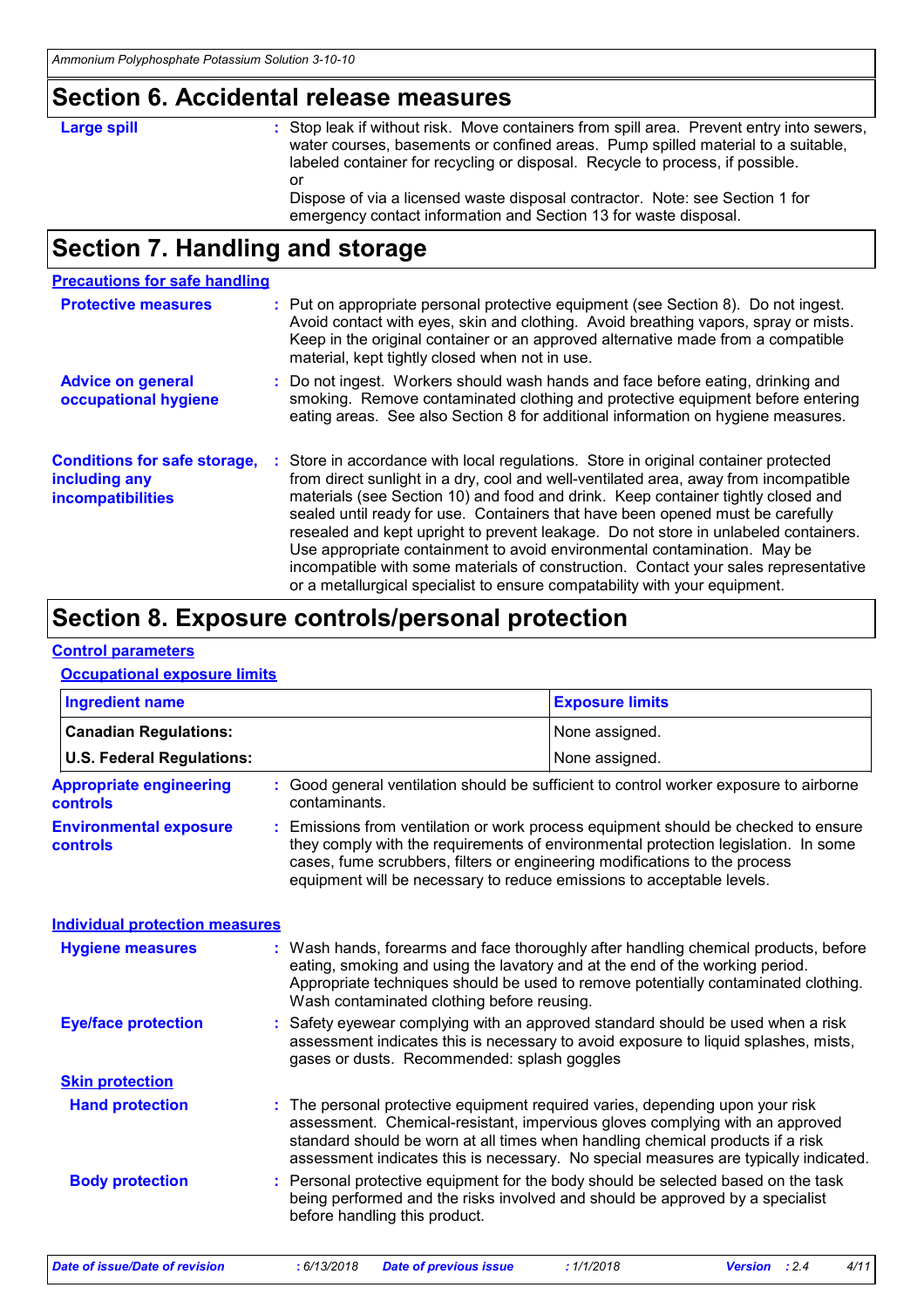# **Section 8. Exposure controls/personal protection**

| <b>Other skin protection</b>  | : The personal protective equipment required varies, depending upon your risk<br>assessment. Appropriate footwear and any additional skin protection measures<br>should be selected based on the task being performed and the risks involved and<br>should be approved by a specialist before handling this product.                                                                                                                                                                                                                                                                                                    |
|-------------------------------|-------------------------------------------------------------------------------------------------------------------------------------------------------------------------------------------------------------------------------------------------------------------------------------------------------------------------------------------------------------------------------------------------------------------------------------------------------------------------------------------------------------------------------------------------------------------------------------------------------------------------|
| <b>Respiratory protection</b> | : The personal protective equipment required varies, depending upon your risk<br>assessment. Based on the hazard and potential for exposure, select a respirator<br>that meets the appropriate standard or certification. Respirators must be used<br>according to a respiratory protection program to ensure proper fitting, training, and<br>other important aspects of use. For U.S. work sites where respiratory protection is<br>required, ensure that a respiratory protection program meeting 29 CFR 1910.134<br>requirements is in place. No personal respiratory protective equipment is normally<br>required. |

# **Section 9. Physical and chemical properties**

| <b>Appearance</b>                                 |                                                                        |
|---------------------------------------------------|------------------------------------------------------------------------|
| <b>Physical state</b>                             | $:$ Liquid.                                                            |
| <b>Color</b>                                      | : Light green                                                          |
| Odor                                              | : Odorless.                                                            |
| <b>Odor threshold</b>                             | : Not available.                                                       |
| pH                                                | $: 6 - 7$                                                              |
| <b>Melting point</b>                              | : $-22^{\circ}$ C (-7.6 $^{\circ}$ F)                                  |
| <b>Boiling point</b>                              | : Not available.                                                       |
| <b>Flash point</b>                                | [Product does not sustain combustion.]                                 |
| <b>Evaporation rate</b>                           | : Not available.                                                       |
| <b>Flammability (solid, gas)</b>                  | Not applicable                                                         |
| Lower and upper explosive<br>(flammable) limits   | : Not applicable                                                       |
| <b>Vapor pressure</b>                             | : Not available.                                                       |
| <b>Vapor density</b>                              | : Not available.                                                       |
| <b>Relative density</b>                           | : Not available.                                                       |
| <b>Solubility</b>                                 | : Easily soluble in the following materials: cold water and hot water. |
| <b>Partition coefficient: n-</b><br>octanol/water | : Not available.                                                       |
| <b>Auto-ignition temperature</b>                  | : Not available.                                                       |
| <b>Decomposition temperature</b>                  | : Not available.                                                       |
| <b>Viscosity</b>                                  | : No results available.                                                |
| <b>Heat of combustion</b>                         | : Not applicable                                                       |
|                                                   |                                                                        |

### **Section 10. Stability and reactivity**

| <b>Reactivity</b>                            |                          | : No specific test data related to reactivity available for this product or its ingredients. |                               |  |                                                                                   |                |       |      |
|----------------------------------------------|--------------------------|----------------------------------------------------------------------------------------------|-------------------------------|--|-----------------------------------------------------------------------------------|----------------|-------|------|
| <b>Chemical stability</b>                    | : The product is stable. |                                                                                              |                               |  |                                                                                   |                |       |      |
| <b>Possibility of hazardous</b><br>reactions |                          |                                                                                              |                               |  | : Under normal conditions of storage and use, hazardous reactions will not occur. |                |       |      |
| <b>Conditions to avoid</b>                   | No specific data.<br>÷.  |                                                                                              |                               |  |                                                                                   |                |       |      |
| <b>Incompatible materials</b>                | : No specific data.      |                                                                                              |                               |  |                                                                                   |                |       |      |
| <b>Hazardous decomposition</b><br>products   |                          |                                                                                              | should not be produced.       |  | : Under normal conditions of storage and use, hazardous decomposition products    |                |       |      |
| Date of issue/Date of revision               | : 6/13/2018              |                                                                                              | <b>Date of previous issue</b> |  | : 1/1/2018                                                                        | <b>Version</b> | : 2.4 | 5/11 |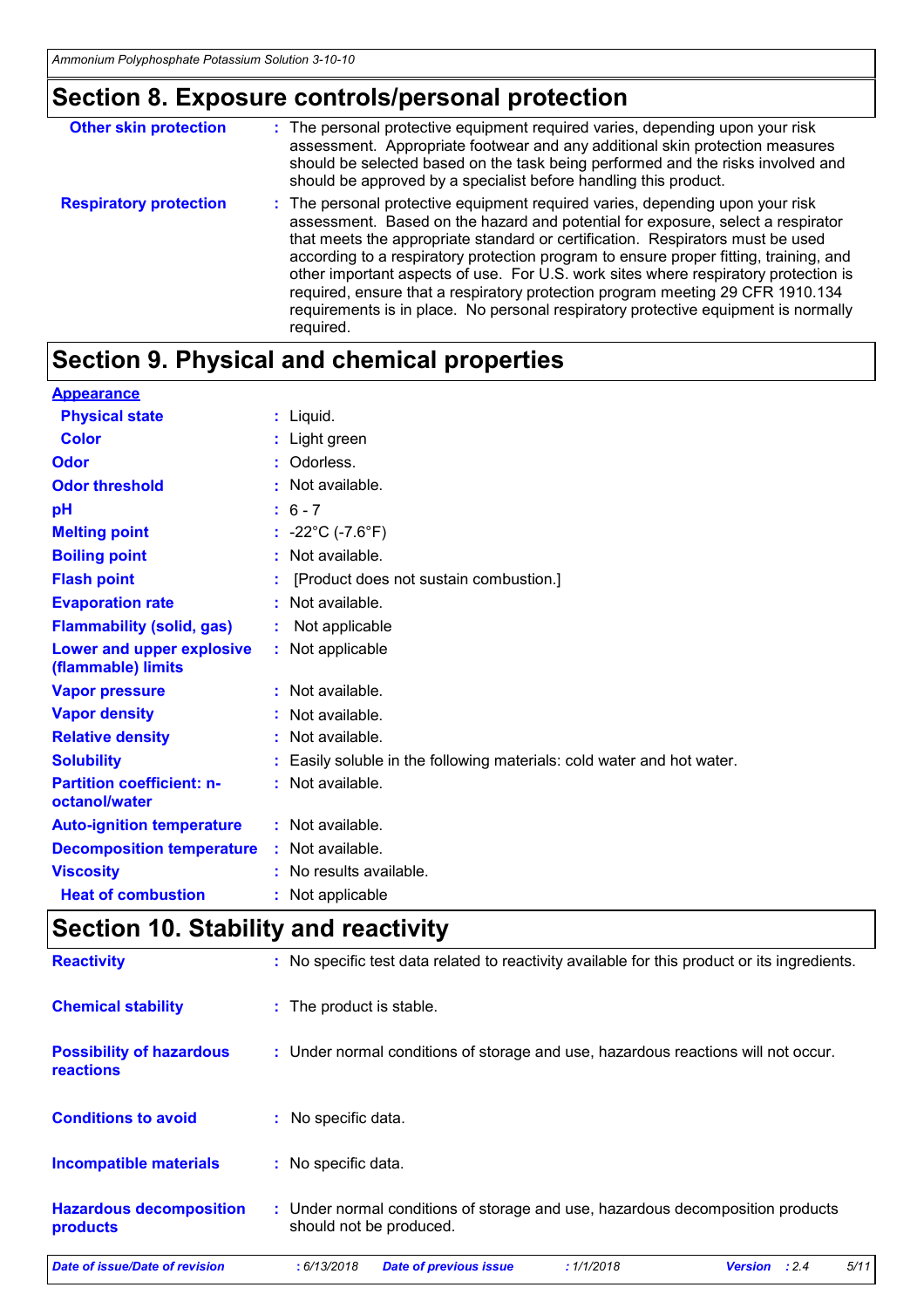# **Section 11. Toxicological information**

#### **Information on toxicological effects**

#### **Acute toxicity**

| <b>Product/ingredient name</b>          | Result    | <b>Species</b>        | <b>Dose</b> | <b>Exposure</b> |
|-----------------------------------------|-----------|-----------------------|-------------|-----------------|
| Polyphosphoric acids,<br>ammonium salts | LD50 Oral | Rat - Male,<br>Female | >5000 mg/kg |                 |
| Water                                   | LD50 Oral | Rat                   | $>90$ g/kg  |                 |

**Conclusion/Summary :** Not toxic. No known significant effects or critical hazards.

**Irritation/Corrosion**

| <b>Product/ingredient name</b> | ⊪Result | <b>Species</b> | <b>Score</b> | <b>Exposure</b> | <b>Observation</b> |
|--------------------------------|---------|----------------|--------------|-----------------|--------------------|
| Ammonium polyphosphate         | Skin    | Rabbit         | IC           |                 |                    |
|                                | Eves    | Rabbit         | IC           |                 |                    |

#### **Conclusion/Summary**

| <b>Skin</b>        | : No known significant effects or critical hazards. |
|--------------------|-----------------------------------------------------|
| Eves               | : No known significant effects or critical hazards. |
| <b>Respiratory</b> | : No known significant effects or critical hazards. |

**Sensitization**

Not available.

| <b>Conclusion/Summary</b> |                                                     |
|---------------------------|-----------------------------------------------------|
| <b>Skin</b>               | : No known significant effects or critical hazards. |
| <b>Respiratory</b>        | : No known significant effects or critical hazards. |
| <b>Mutagenicity</b>       |                                                     |

| <b>Product/ingredient name</b>                                                                         | <b>Test</b>                                         | <b>Experiment</b>                                                                                          | <b>Result</b> |  |  |
|--------------------------------------------------------------------------------------------------------|-----------------------------------------------------|------------------------------------------------------------------------------------------------------------|---------------|--|--|
| Ammonium polyphosphate                                                                                 | $\blacksquare$                                      | Subject: Bacteria                                                                                          | Negative      |  |  |
| <b>Conclusion/Summary</b><br><b>Carcinogenicity</b><br>Not available.                                  | : No known significant effects or critical hazards. |                                                                                                            |               |  |  |
| <b>Conclusion/Summary</b><br><b>Reproductive toxicity</b><br>Not available.                            | : No known significant effects or critical hazards. |                                                                                                            |               |  |  |
| <b>Conclusion/Summary</b><br><b>Teratogenicity</b><br>Not available.                                   | : No known significant effects or critical hazards. |                                                                                                            |               |  |  |
| <b>Conclusion/Summary</b><br><b>Specific target organ toxicity (single exposure)</b><br>Not available. | : No known significant effects or critical hazards. |                                                                                                            |               |  |  |
| <b>Specific target organ toxicity (repeated exposure)</b><br>Not available.                            |                                                     |                                                                                                            |               |  |  |
| <b>Aspiration hazard</b><br>Not available.                                                             |                                                     |                                                                                                            |               |  |  |
| <b>Information on the likely</b><br>routes of exposure                                                 | : Skin contact<br>Eye contact                       |                                                                                                            |               |  |  |
| <b>Potential acute health effects</b><br><b>Eye contact</b><br><b>Inhalation</b>                       |                                                     | : No known significant effects or critical hazards.<br>: No known significant effects or critical hazards. |               |  |  |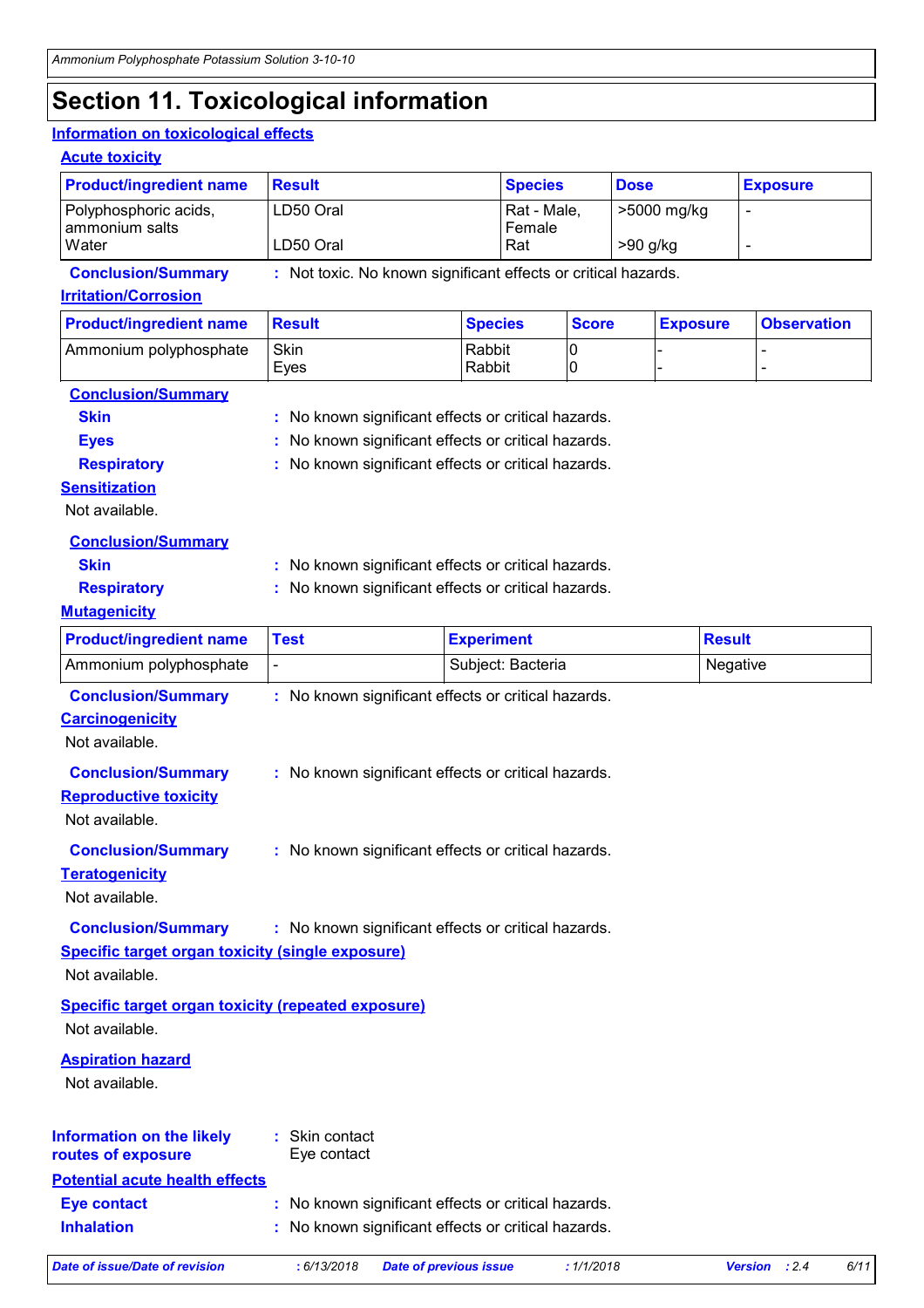# **Section 11. Toxicological information**

| <b>Skin contact</b> | : No known significant effects or critical hazards. |
|---------------------|-----------------------------------------------------|
| Ingestion           | : No known significant effects or critical hazards. |

### **Symptoms related to the physical, chemical and toxicological characteristics**

| <b>Eye contact</b>  | : No specific data. |
|---------------------|---------------------|
| <b>Inhalation</b>   | : No specific data. |
| <b>Skin contact</b> | : No specific data. |
| <b>Ingestion</b>    | : No specific data. |

#### **Delayed and immediate effects and also chronic effects from short and long term exposure**

| <b>Short term exposure</b>              |                                                     |
|-----------------------------------------|-----------------------------------------------------|
| <b>Potential immediate</b><br>effects   | : No known effect according to our database.        |
| <b>Potential delayed effects</b>        | : No known effect according to our database.        |
| <b>Long term exposure</b>               |                                                     |
| <b>Potential immediate</b><br>effects   | : No known effect according to our database.        |
| <b>Potential delayed effects</b>        | : No known effect according to our database.        |
| <b>Potential chronic health effects</b> |                                                     |
| <b>Conclusion/Summary</b>               | : No known significant effects or critical hazards. |
| <b>General</b>                          | : No known significant effects or critical hazards. |
| <b>Carcinogenicity</b>                  | : No known significant effects or critical hazards. |
| <b>Mutagenicity</b>                     | : No known significant effects or critical hazards. |
| <b>Teratogenicity</b>                   | : No known significant effects or critical hazards. |
| <b>Developmental effects</b>            | : No known significant effects or critical hazards. |
| <b>Fertility effects</b>                | : No known significant effects or critical hazards. |

# **Section 12. Ecological information**

| <b>Product/ingredient name</b>          | <b>Result</b>                      | <b>Species</b>                                                                    | <b>Exposure</b> |
|-----------------------------------------|------------------------------------|-----------------------------------------------------------------------------------|-----------------|
| Polyphosphoric acids,<br>ammonium salts | Acute EC50 813000 µg/l Fresh water | Daphnia - Daphnia magna -<br>Neonate                                              | 48 hours        |
|                                         | Acute LC50 >500 mg/l Fresh water   | Fish                                                                              | 96 hours        |
|                                         | Acute LC50 70000 µg/l Fresh water  | Fish - Oncorhynchus<br>tshawytscha - Juvenile<br>(Fledgling, Hatchling, Weanling) | 96 hours        |

**Conclusion/Summary :** Practically non-toxic to aquatic organisms.

#### **Persistence and degradability**

Not available.

#### **Bioaccumulative potential**

| <b>Product/ingredient name</b> | $\mathsf{LoaP}_\mathsf{ow}$ | <b>BCF</b> | <b>Potential</b> |
|--------------------------------|-----------------------------|------------|------------------|
| <b>Water</b>                   | $-1.38$                     |            | low              |

#### **Soil/water partition Mobility in soil**

coefficient (Koc)

**:** Not available.

**Other adverse effects** : No known significant effects or critical hazards.

| Date of issue/Date of revision | :6/13/2018 | <b>Date of previous issue</b> | : 1/1/2018 | <b>Version</b> : 2.4 | 7/11 |
|--------------------------------|------------|-------------------------------|------------|----------------------|------|
|                                |            |                               |            |                      |      |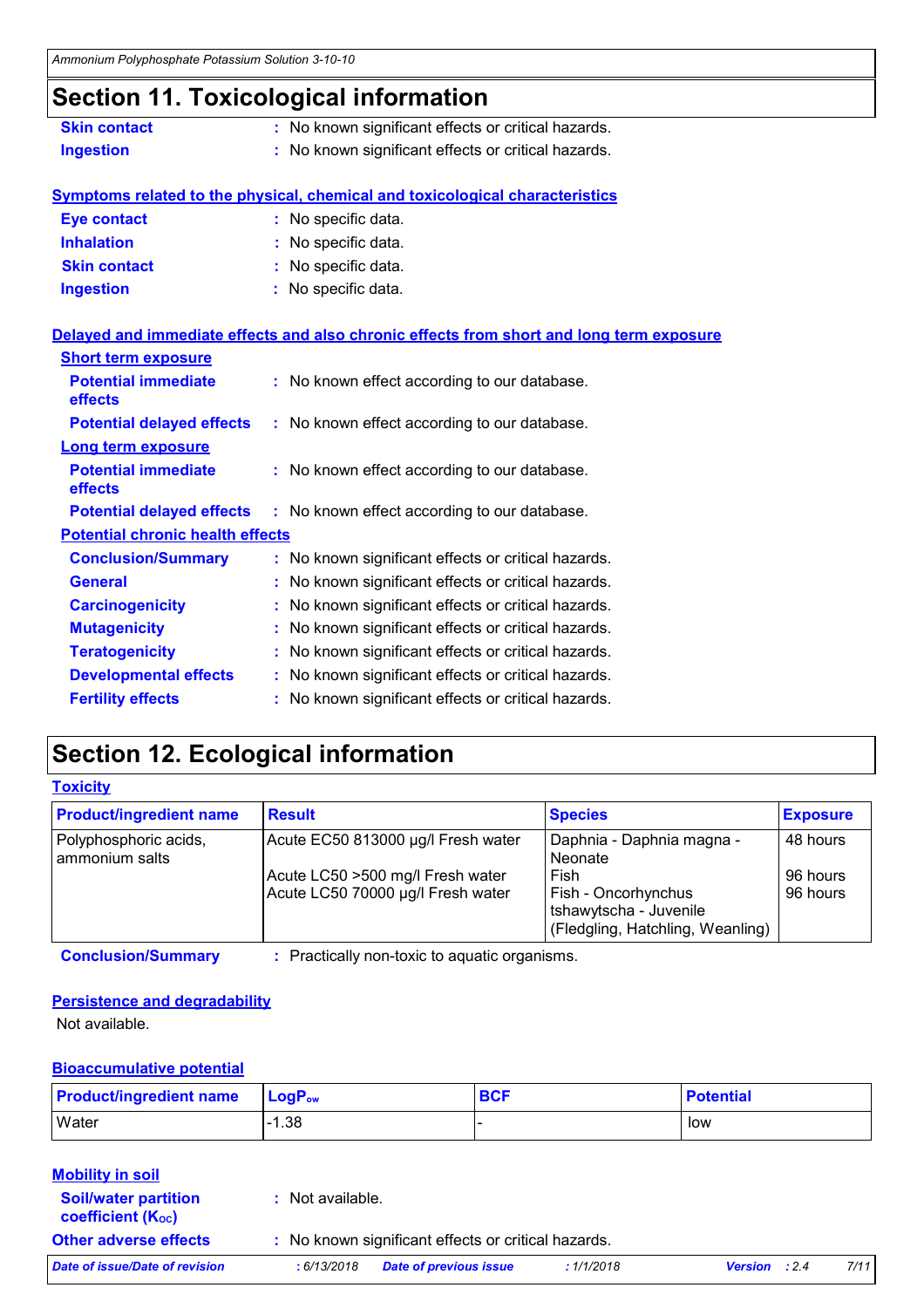# **Section 12. Ecological information**

# **Section 13. Disposal considerations**

#### **Disposal methods :**

The generation of waste should be avoided or minimized wherever possible. Disposal of this product, solutions and any by-products should at all times comply with the requirements of environmental protection and waste disposal legislation and any regional local authority requirements. Dispose of surplus and nonrecyclable products via a licensed waste disposal contractor. Waste should not be disposed of untreated to the sewer unless fully compliant with the requirements of all authorities with jurisdiction. This material and its container must be disposed of in a safe way. Empty containers or liners may retain some product residues. Avoid dispersal of spilled material and runoff and contact with soil, waterways, drains and sewers.

### **Section 14. Transport information**

|                                      | <b>TDG</b><br><b>Classification</b>                                                                                       | <b>DOT</b><br><b>Classification</b> | <b>Mexico</b><br><b>Classification</b> | <b>IMDG</b>    | <b>IATA</b>    |
|--------------------------------------|---------------------------------------------------------------------------------------------------------------------------|-------------------------------------|----------------------------------------|----------------|----------------|
| <b>UN number</b>                     | Not regulated.                                                                                                            | Not regulated.                      | Not regulated.                         | Not regulated. | Not regulated. |
| <b>UN proper</b><br>shipping name    |                                                                                                                           |                                     |                                        |                |                |
| <b>Transport</b><br>hazard class(es) |                                                                                                                           |                                     |                                        |                |                |
| <b>Packing group</b>                 | $\qquad \qquad \blacksquare$                                                                                              |                                     |                                        |                |                |
| <b>Environmental</b><br>hazards      | No.                                                                                                                       | No.                                 | No.                                    | No.            | No.            |
| <b>Additional</b><br>information     | Classification per<br>the current<br>revision,<br>Transportation of<br>Dangerous Goods<br>Regulation, Part 2,<br>Sec 2.3. |                                     |                                        |                |                |

**Special precautions for user Transport within user's premises:** always transport in closed containers that are **:** upright and secure. Ensure that persons transporting the product know what to do in the event of an accident or spillage.

**Transport in bulk according :** Not available. **to Annex II of MARPOL and the IBC Code**

# **Section 15. Regulatory information**

| <b>Canadian lists</b>                                                      |            |                                                       |           |                                                                              |
|----------------------------------------------------------------------------|------------|-------------------------------------------------------|-----------|------------------------------------------------------------------------------|
| <b>Canadian NPRI</b>                                                       |            | CAS RN 14798-03-9) in solution, expressed as ammonia. |           | : Total of ammonia (NH3 $-$ CAS RN 7664-41-7) and the ammonium ion (NH4+ $-$ |
| <b>CEPA Toxic substances</b>                                               |            | : None of the components are listed.                  |           |                                                                              |
| <b>Canada inventory</b>                                                    |            | : This material is listed or exempted.                |           |                                                                              |
| <b>International requlations</b>                                           |            |                                                       |           |                                                                              |
| <b>Chemical Weapon Convention List Schedules I, II &amp; III Chemicals</b> |            |                                                       |           |                                                                              |
| Not listed.                                                                |            |                                                       |           |                                                                              |
| Date of issue/Date of revision                                             | :6/13/2018 | <b>Date of previous issue</b>                         | :1/1/2018 | 8/11<br>: 2.4<br>Version                                                     |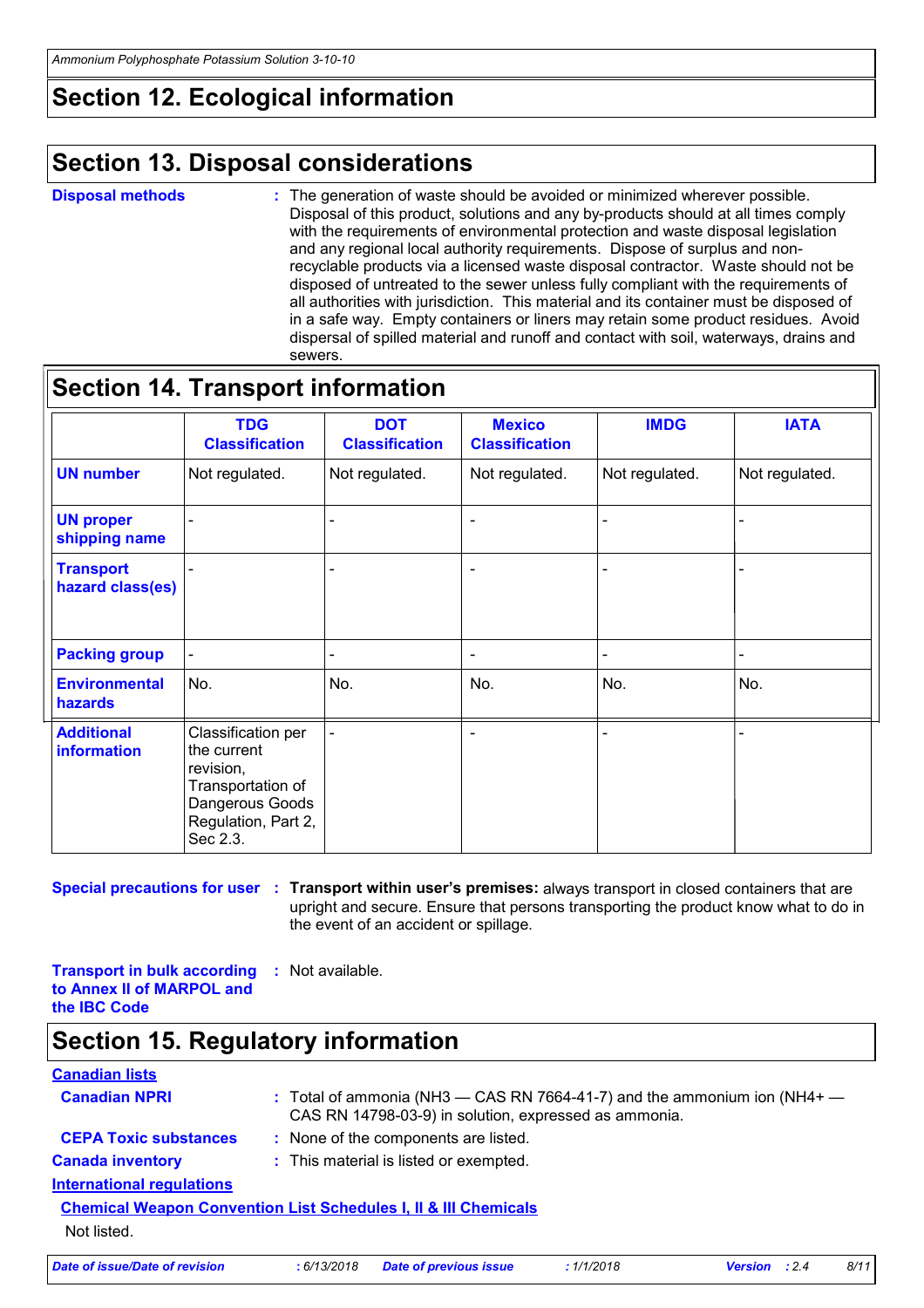### **Section 15. Regulatory information**

### **Montreal Protocol (Annexes A, B, C, E)**

Not listed.

#### **Stockholm Convention on Persistent Organic Pollutants**

Not listed.

#### **Rotterdam Convention on Prior Informed Consent (PIC)**

Not listed.

#### **UNECE Aarhus Protocol on POPs and Heavy Metals**

Not listed.

#### **Inventory list**

| <u>mit vinly nol</u>                                                              |                                                                                                           |
|-----------------------------------------------------------------------------------|-----------------------------------------------------------------------------------------------------------|
| <b>Australia</b>                                                                  | : This material is listed or exempted.                                                                    |
| <b>China</b>                                                                      | This material is listed or exempted.                                                                      |
| <b>Europe</b>                                                                     | This material is listed or exempted.                                                                      |
| <b>Japan</b>                                                                      | Not determined.                                                                                           |
| <b>Malaysia</b>                                                                   | : Not determined.                                                                                         |
| <b>New Zealand</b>                                                                | : This material is listed or exempted.                                                                    |
| <b>Philippines</b>                                                                | This material is listed or exempted.                                                                      |
| <b>Republic of Korea</b>                                                          | This material is listed or exempted.                                                                      |
| <b>Taiwan</b>                                                                     | : Not determined.                                                                                         |
| <b>Turkey</b>                                                                     |                                                                                                           |
| <b>U.S. Federal Regulations:</b>                                                  | : TSCA 8(a) CDR Exempt/Partial exemption: Not determined<br>TSCA 8(b) inventory: This material is listed. |
| <b>Clean Air Act Section 112</b><br>(b) Hazardous Air<br><b>Pollutants (HAPs)</b> | : Not listed                                                                                              |
| <b>Clean Air Act Section 602</b><br><b>Class I Substances</b>                     | : Not listed                                                                                              |
| <b>Clean Air Act Section 602</b><br><b>Class II Substances</b>                    | : Not listed                                                                                              |
| <b>DEA List I Chemicals</b><br>(Precursor Chemicals)                              | : Not listed                                                                                              |
| <b>DEA List II Chemicals</b><br><b>(Essential Chemicals)</b>                      | : Not listed                                                                                              |
|                                                                                   | <b>SARA 302/304 Composition/information on ingredients</b>                                                |
| <b>SARA 304 RQ</b>                                                                | : Not applicable.                                                                                         |
| <b>SARA 311/312</b>                                                               |                                                                                                           |
| <b>Classification</b>                                                             | : Not applicable.                                                                                         |
| <b>State regulations</b>                                                          |                                                                                                           |
| <b>Massachusetts</b>                                                              | : None of the components are listed.                                                                      |
| <b>New York</b>                                                                   | : None of the components are listed.                                                                      |
| <b>New Jersey</b>                                                                 | : None of the components are listed.                                                                      |
| <b>Pennsylvania</b>                                                               | : None of the components are listed.                                                                      |
| <b>California Prop. 65</b>                                                        | : Not listed.                                                                                             |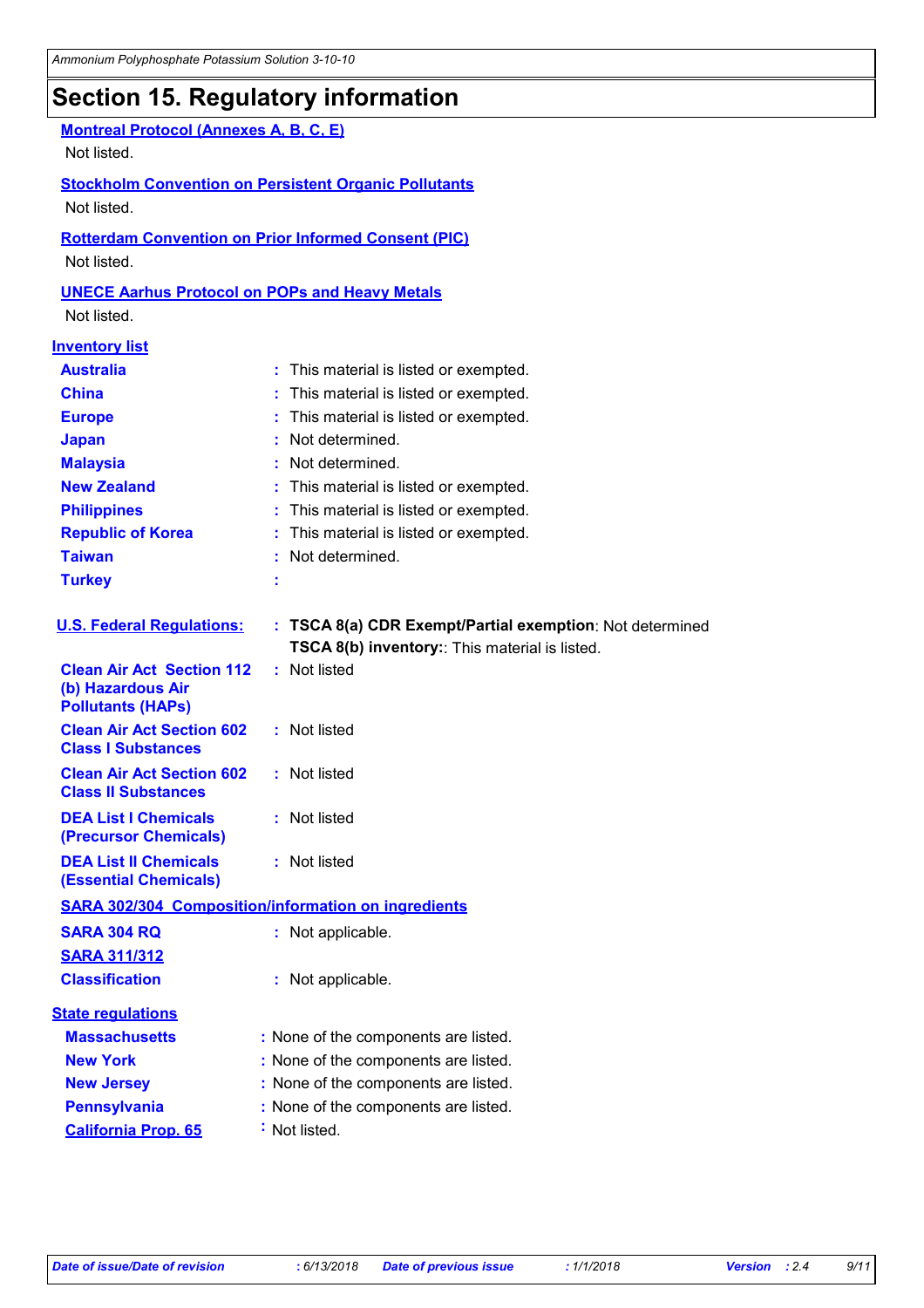# **Section 16. Other information**

#### **History**

 $\mathbf{r}$ 

| Date of issue/Date of<br>revision                                               | : 6/13/2018                                                                                                                                                                                                                                                                                                                                                                                                                                                                                                                                                                                        |  |  |  |  |
|---------------------------------------------------------------------------------|----------------------------------------------------------------------------------------------------------------------------------------------------------------------------------------------------------------------------------------------------------------------------------------------------------------------------------------------------------------------------------------------------------------------------------------------------------------------------------------------------------------------------------------------------------------------------------------------------|--|--|--|--|
| Date of previous issue                                                          | : 1/1/2018                                                                                                                                                                                                                                                                                                                                                                                                                                                                                                                                                                                         |  |  |  |  |
| <b>Version</b>                                                                  | : 2.4                                                                                                                                                                                                                                                                                                                                                                                                                                                                                                                                                                                              |  |  |  |  |
| $\nabla$ Indicates information that has changed from previously issued version. |                                                                                                                                                                                                                                                                                                                                                                                                                                                                                                                                                                                                    |  |  |  |  |
| <b>Key to abbreviations</b>                                                     | $\therefore$ ATE = Acute Toxicity Estimate<br>BCF = Bioconcentration Factor<br>GHS = Globally Harmonized System of Classification and Labelling of Chemicals<br>IATA = International Air Transport Association<br>IBC = Intermediate Bulk Container<br>IMDG = International Maritime Dangerous Goods<br>LogPow = logarithm of the octanol/water partition coefficient<br>MARPOL = International Convention for the Prevention of Pollution From Ships,<br>1973 as modified by the Protocol of 1978. ("Marpol" = marine pollution)<br>$UN = United Nations$<br>HPR = Hazardous Products Regulations |  |  |  |  |

#### **Procedure used to derive the classification**

| <b>Classification</b> |                                                                                                                                                                                                                                                                                                                                                                   | <b>Justification</b>                                                                                                                                                                                                                                                                                                                                                                                                                                                                                                                                                                                                                                                                                                                                                                                                                                                                                                                                                                                                                                                                                                                                                                                                                                                                                                                                                                                                                                                                                                                                                                                                                                                                                                                                                                                                                                                                                                                                       |  |  |
|-----------------------|-------------------------------------------------------------------------------------------------------------------------------------------------------------------------------------------------------------------------------------------------------------------------------------------------------------------------------------------------------------------|------------------------------------------------------------------------------------------------------------------------------------------------------------------------------------------------------------------------------------------------------------------------------------------------------------------------------------------------------------------------------------------------------------------------------------------------------------------------------------------------------------------------------------------------------------------------------------------------------------------------------------------------------------------------------------------------------------------------------------------------------------------------------------------------------------------------------------------------------------------------------------------------------------------------------------------------------------------------------------------------------------------------------------------------------------------------------------------------------------------------------------------------------------------------------------------------------------------------------------------------------------------------------------------------------------------------------------------------------------------------------------------------------------------------------------------------------------------------------------------------------------------------------------------------------------------------------------------------------------------------------------------------------------------------------------------------------------------------------------------------------------------------------------------------------------------------------------------------------------------------------------------------------------------------------------------------------------|--|--|
| Not classified.       |                                                                                                                                                                                                                                                                                                                                                                   |                                                                                                                                                                                                                                                                                                                                                                                                                                                                                                                                                                                                                                                                                                                                                                                                                                                                                                                                                                                                                                                                                                                                                                                                                                                                                                                                                                                                                                                                                                                                                                                                                                                                                                                                                                                                                                                                                                                                                            |  |  |
| <b>References</b>     | preparation, Health Canada;<br>Canada:<br>Safety and Health Administration;<br><b>Environmental Protection Agency;</b><br>of Transport;<br>the Workplace;<br>transported hazardous substances and materials;<br>at time of SDS preparation;<br>at time of SDS preparation;<br>Engineers;<br>Mexico<br>National Library of Medicine, Bethesda, Maryland<br>Georgia | Transportation of Dangerous Goods Act and Clear Language Regulations, current<br>edition at time of SDS preparation, Transport Canada;<br>Hazardous Products Act and Regulations, current revision at time of SDS<br>Domestic Substances List, current revision at time of SDS preparation, Environment<br>29 CFR Part 1910, current revision at time of SDS preparation, U.S. Occupational<br>40 CFR Parts 1-799, current revision at time of SDS preparation, U.S.<br>49 CFR Parts 1-199, current revision at time of SDS preparation, U.S. Department<br>Mexican Official Standard NOM-018-STPS-2015, Harmonised System for the<br>Identification and Communication of Hazards and Risks by Hazardous Chemicals in<br>Mexican Official Standard NOM-002-SCT / 2011, List of the most commonly<br>Threshold Limit Values for Chemical Substances, current edition at time of SDS<br>preparation, American Conference of Governmental Industrial Hygienists;<br>NFPA 400, National Fire Codes, National Fire Protection Association, current edition<br>NFPA 704, National Fire Codes, National Fire Protection Association, current edition<br>Corrosion Data Survey, Sixth Edition, 1985, National Association of Corrosion<br>ERG 2016, Emergency Response Guidebook, U.S. Department of Transport,<br>Transport Canada, and the Secretariat of Transportation and Communications of<br>Hazardous Substances Data Bank, current revision at time of SDS preparation,<br>Integrated Risk Information System, current revision at time of SDS preparation, U.<br>S. Environmental Protection Agency, Washington, D.C.<br>Pocket Guide to Chemical Hazards, current revision at time of SDS preparation,<br>National Institute for Occupational Safety and Health, Cincinnati, Ohio;<br>Agency for Toxic Substances and Disease Registry Databank, current revision at<br>time of SDS preparation, U.S. Department of Health and Human Services, Atlanta, |  |  |